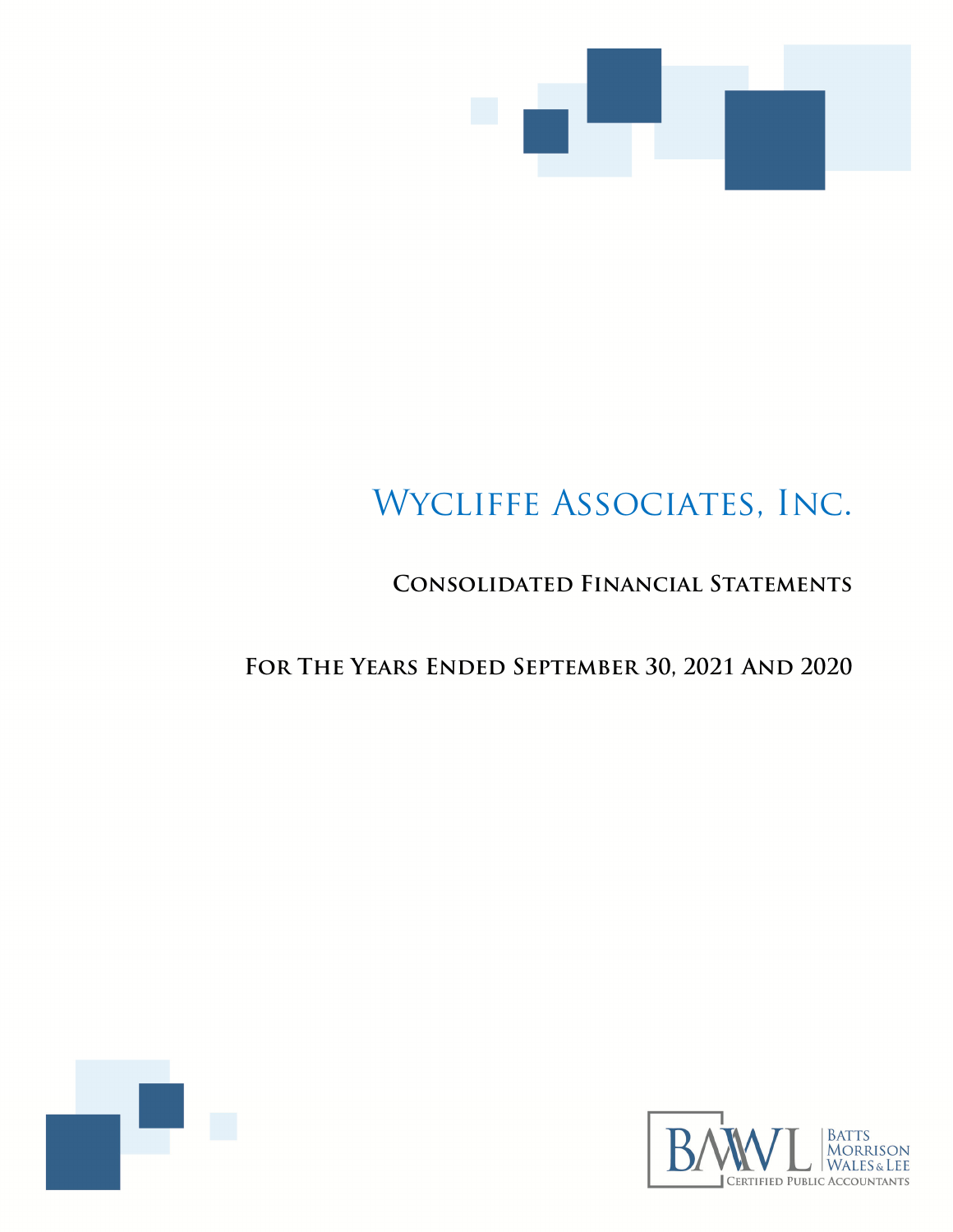

## **REPORT OF INDEPENDENT AUDITOR**

The Board of Directors Wycliffe Associates, Inc. Orlando, Florida

We have audited the accompanying consolidated financial statements of Wycliffe Associates, Inc. ("the Ministry"), which consist of the consolidated statements of financial position as of September 30, 2021 and 2020, and the related consolidated statements of activities, cash flows, and functional expenses for the years then ended, and the related notes to the consolidated financial statements.

## *Management's Responsibility for the Consolidated Financial Statements*

Management is responsible for the preparation and fair presentation of these consolidated financial statements in accordance with accounting principles generally accepted in the United States of America; this includes the design, implementation, and maintenance of internal control relevant to the preparation and fair presentation of consolidated financial statements that are free from material misstatement, whether due to fraud or error.

## *Auditor's Responsibility*

Our responsibility is to express an opinion on these consolidated financial statements based on our audits. We conducted our audits in accordance with auditing standards generally accepted in the United States of America. Those standards require that we plan and perform the audits to obtain reasonable assurance about whether the consolidated financial statements are free from material misstatement.

An audit involves performing procedures to obtain audit evidence about the amounts and disclosures in the consolidated financial statements. The procedures selected depend on the auditor's judgment, including the assessment of the risks of material misstatement of the consolidated financial statements, whether due to fraud or error. In making those risk assessments, the auditor considers internal control relevant to the Ministry's preparation and fair presentation of the consolidated financial statements in order to design audit procedures that are appropriate in the circumstances, but not for the purpose of expressing an opinion on the effectiveness of the Ministry's internal control. Accordingly, we express no such opinion. An audit also includes evaluating the appropriateness of accounting policies used and the reasonableness of significant accounting estimates made by management, as well as evaluating the overall presentation of the consolidated financial statements.

We believe that the audit evidence we have obtained is sufficient and appropriate to provide a basis for our audit opinion.

## *Opinion*

In our opinion, the consolidated financial statements referred to above present fairly, in all material respects, the consolidated financial position of Wycliffe Associates, Inc. as of September 30, 2021 and 2020, the consolidated changes in its net assets, and its consolidated cash flows for the years then ended in accordance with accounting principles generally accepted in the United States of America.

Botts Morrison Woles Flee, P.A.

BATTS MORRISON WALES & LEE, P.A.

Orlando, Florida February 22, 2022

**Batts Morrison Wales & Lee, P.A.** • **Certified Public Accountants**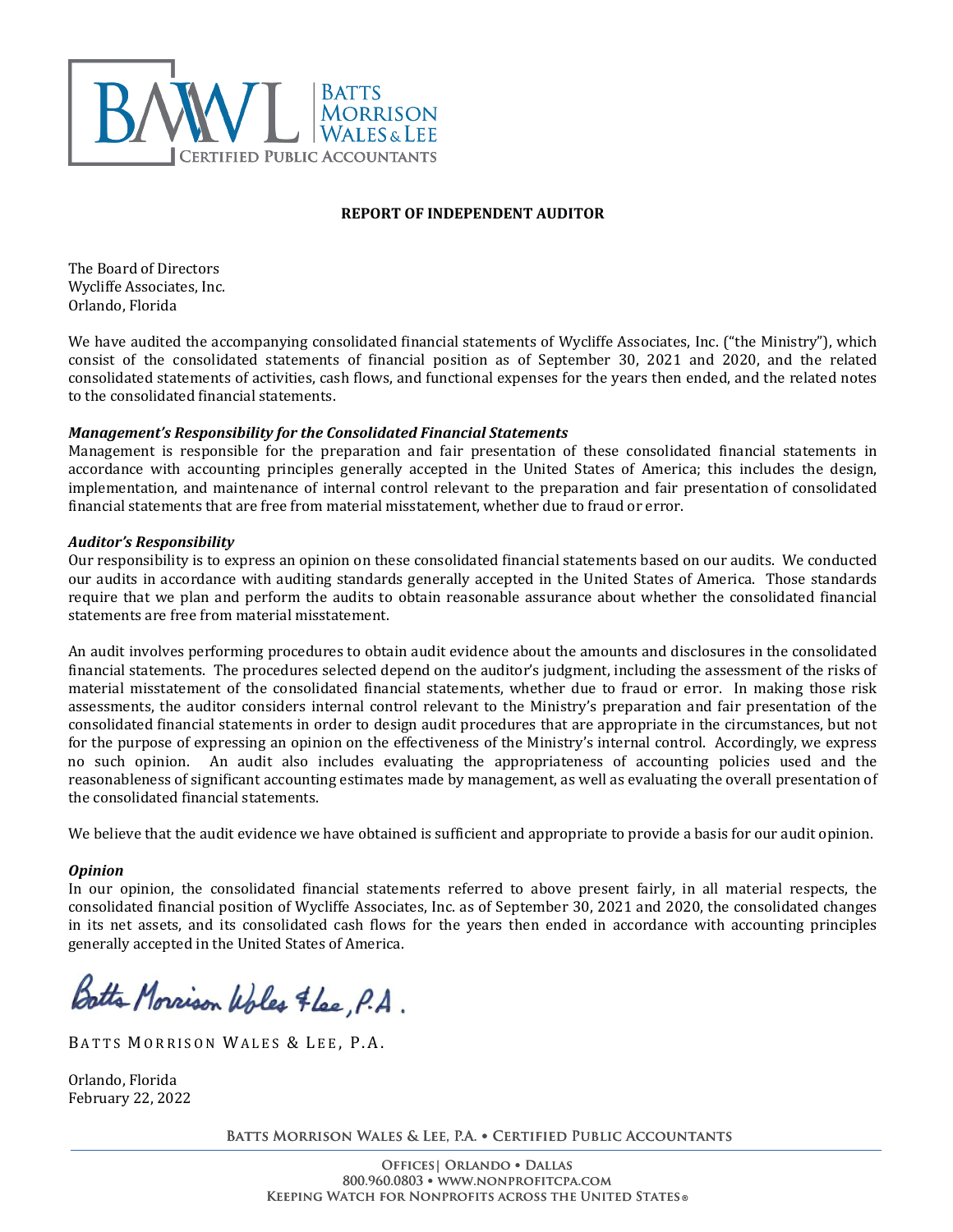## **WYCLIFFE ASSOCIATES, INC.** CONSOLIDATED STATEMENTS OF FINANCIAL POSITION

## **ASSETS**

|                             | September 30.   |                 |  |  |
|-----------------------------|-----------------|-----------------|--|--|
|                             | 2021            | 2020            |  |  |
| <b>ASSETS</b>               |                 |                 |  |  |
| Cash and cash equivalents   | \$<br>5,196,341 | 3,706,233<br>\$ |  |  |
| Investments                 | 17,244,914      | 14,843,963      |  |  |
| Note receivable             |                 | 94,098          |  |  |
| Other assets                | 1,109,655       | 910,141         |  |  |
| Property and equipment, net | 314,954         | 1,581,596       |  |  |
| <b>Total assets</b>         | 23,865,864      | 21,136,031      |  |  |

## **LIABILITIES AND NET ASSETS**

| <b>LIABILITIES</b>                       |                 |               |
|------------------------------------------|-----------------|---------------|
| Accounts payable and accrued expenses    | \$<br>372,256   | 488,507<br>\$ |
| <b>Total liabilities</b>                 | 372,256         | 488,507       |
| <b>NET ASSETS</b>                        |                 |               |
| Without donor restrictions               |                 |               |
| Net investment in property and equipment | 314,954         | 1,581,596     |
| Undesignated                             | 17,854,792      | 14,027,355    |
| Total without donor restrictions         | 18,169,746      | 15,608,951    |
| With donor restrictions                  | 5,323,862       | 5,038,573     |
| <b>Total net assets</b>                  | 23,493,608      | 20,647,524    |
| Total liabilities and net assets         | 23,865,864<br>S | 21,136,031    |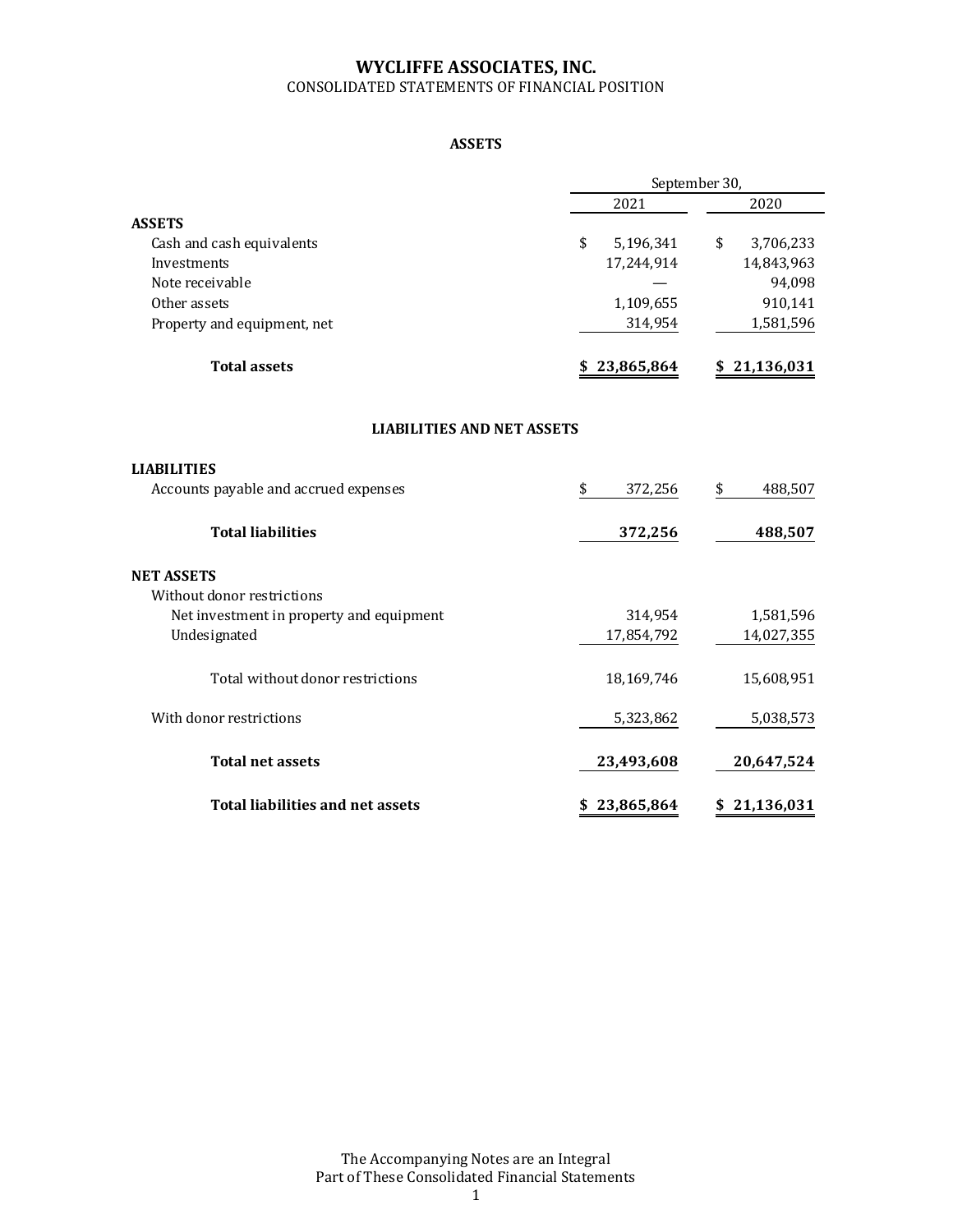## **WYCLIFFE ASSOCIATES, INC.** CONSOLIDATED STATEMENTS OF ACTIVITIES

|                                                                                |                      | For The Year Ended September 30, 2021 |                  |                  |  |  |  |
|--------------------------------------------------------------------------------|----------------------|---------------------------------------|------------------|------------------|--|--|--|
|                                                                                | <b>Without Donor</b> | With Donor                            |                  | September 30,    |  |  |  |
|                                                                                | Restrictions         | Restrictions                          | Total            | 2020             |  |  |  |
| PUBLIC SUPPORT AND REVENUE AND NET ASSETS<br><b>RELEASED FROM RESTRICTIONS</b> |                      |                                       |                  |                  |  |  |  |
| Contributions without donor restrictions                                       | \$<br>16,460,841     | \$                                    | \$<br>16,460,841 | 19,667,766<br>\$ |  |  |  |
| Contributions with donor restrictions                                          |                      | 7,456,770                             | 7,456,770        | 7,614,363        |  |  |  |
| Contributed services and facilities usage                                      | 17,294,198           |                                       | 17,294,198       | 17,849,517       |  |  |  |
| Net assets released from restrictions                                          | 7,171,481            | (7, 171, 481)                         |                  |                  |  |  |  |
| Total contributions and net assets released from                               |                      |                                       |                  |                  |  |  |  |
| restrictions                                                                   | 40,926,520           | 285,289                               | 41,211,809       | 45,131,646       |  |  |  |
| Net investment income                                                          | 1,304,984            |                                       | 1,304,984        | 782,359          |  |  |  |
| Other income                                                                   | 298,508              |                                       | 298,508          | 45,332           |  |  |  |
| Total public support and revenue and net assets                                |                      |                                       |                  |                  |  |  |  |
| released from restrictions                                                     | 42,530,012           | 285,289                               | 42,815,301       | 45,959,337       |  |  |  |
| <b>EXPENSES</b>                                                                |                      |                                       |                  |                  |  |  |  |
| Program activities                                                             |                      |                                       |                  |                  |  |  |  |
| Bible translation ministries                                                   | 30,982,362           |                                       | 30,982,362       | 35,418,938       |  |  |  |
| Supporting activities                                                          |                      |                                       |                  |                  |  |  |  |
| Fundraising                                                                    | 6,386,348            |                                       | 6,386,348        | 7,260,716        |  |  |  |
| Management and general                                                         | 2,163,563            |                                       | 2,163,563        | 2,088,272        |  |  |  |
| Total supporting activities                                                    | 8,549,911            |                                       | 8,549,911        | 9,348,988        |  |  |  |
| <b>Total expenses</b>                                                          | 39,532,273           |                                       | 39,532,273       | 44,767,926       |  |  |  |
| <b>CHANGE IN NET ASSETS BEFORE NET LOSS ON SALE OF PROPERTY</b>                | 2,997,739            |                                       | 2,997,739        | 1,236,807        |  |  |  |
| Net loss on sale of property                                                   | (436, 944)           |                                       | (436,944)        |                  |  |  |  |
| Change in net assets without donor restrictions                                | 2,560,795            |                                       | 2,560,795        | 1,236,807        |  |  |  |
| Change in net assets with donor restrictions                                   |                      | 285,289                               | 285,289          | (45, 396)        |  |  |  |
| <b>CHANGE IN NET ASSETS</b>                                                    | 2,560,795            | 285,289                               | 2,846,084        | 1,191,411        |  |  |  |
| <b>NET ASSETS - Beginning of year</b>                                          | 15,608,951           | 5,038,573                             | 20,647,524       | 19,456,113       |  |  |  |
| <b>NET ASSETS - End of year</b>                                                | \$18,169,746         | 5,323,862<br>\$                       | \$23,493,608     | \$20,647,524     |  |  |  |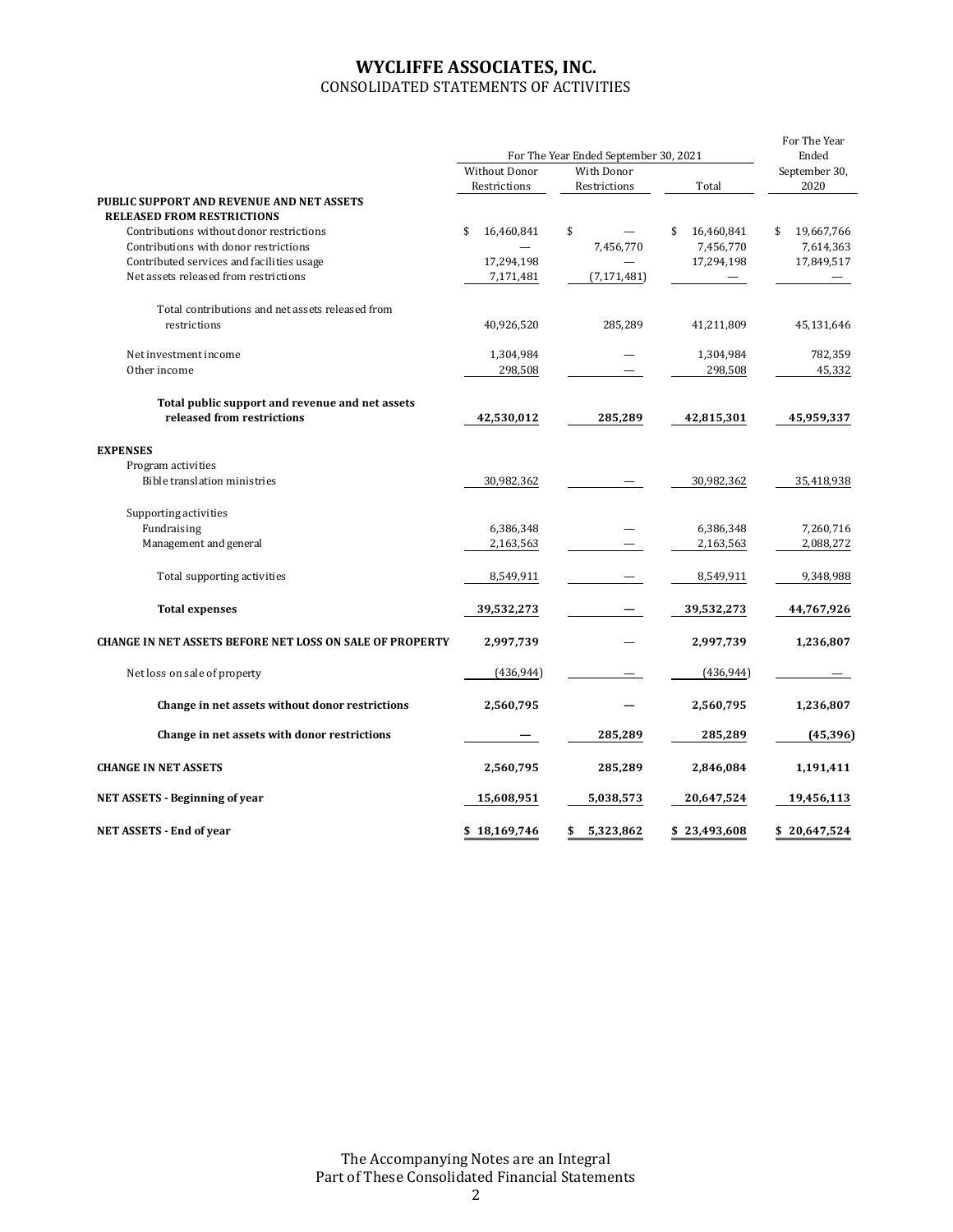## **WYCLIFFE ASSOCIATES, INC.** CONSOLIDATED STATEMENTS OF CASH FLOWS

|                                                                                     | For The Years Ended |                  |  |  |  |
|-------------------------------------------------------------------------------------|---------------------|------------------|--|--|--|
|                                                                                     | September 30,       |                  |  |  |  |
|                                                                                     | 2021                | 2020             |  |  |  |
| <b>OPERATING CASH FLOWS</b>                                                         |                     |                  |  |  |  |
| Cash received from contributors                                                     | \$<br>23,917,611    | \$<br>27,282,129 |  |  |  |
| Other revenue received                                                              | 454,037             | 281,005          |  |  |  |
| Cash paid for operating activities and costs                                        | (22, 493, 137)      | (26,960,337)     |  |  |  |
| Net operating cash flows                                                            | 1,878,511           | 602,797          |  |  |  |
| <b>INVESTING CASH FLOWS</b>                                                         |                     |                  |  |  |  |
| Net purchases of investments                                                        | (1, 251, 496)       | (1, 113, 452)    |  |  |  |
| Net proceeds from sale of property                                                  | 890,000             |                  |  |  |  |
| Net purchases of and improvements to property and equipment                         | (121, 005)          | (57, 692)        |  |  |  |
| Collections on note receivable                                                      | 94,098              | 296,684          |  |  |  |
| Net investing cash flows                                                            | (388, 403)          | (874, 460)       |  |  |  |
| NET CHANGE IN CASH AND CASH EQUIVALENTS                                             | 1,490,108           | (271, 663)       |  |  |  |
| CASH AND CASH EQUIVALENTS - Beginning of year                                       | 3,706,233           | 3,977,896        |  |  |  |
| <b>CASH AND CASH EQUIVALENTS - End of year</b>                                      | 5,196,341<br>\$     | 3,706,233<br>S   |  |  |  |
| <b>RECONCILIATION OF CHANGE IN NET ASSETS TO NET</b><br><b>OPERATING CASH FLOWS</b> |                     |                  |  |  |  |
| Change in net assets                                                                | \$<br>2,846,084     | \$<br>1,191,411  |  |  |  |
| Adjustments to reconcile change in net assets to net operating                      |                     |                  |  |  |  |
| cash flows                                                                          |                     |                  |  |  |  |
| Depreciation                                                                        | 60,703              | 144,917          |  |  |  |
| Net gain on investments                                                             | (1, 149, 455)       | (546, 686)       |  |  |  |
| Net loss on sale of property                                                        | 436,944             |                  |  |  |  |
| Change in other assets                                                              | (199, 514)          | 41,695           |  |  |  |
| Change in accounts payable and accrued expenses                                     | (116, 251)          | (228, 540)       |  |  |  |
| Net operating cash flows                                                            | 1,878,511<br>\$     | \$<br>602,797    |  |  |  |

The Accompanying Notes are an Integral Part of These Consolidated Financial Statements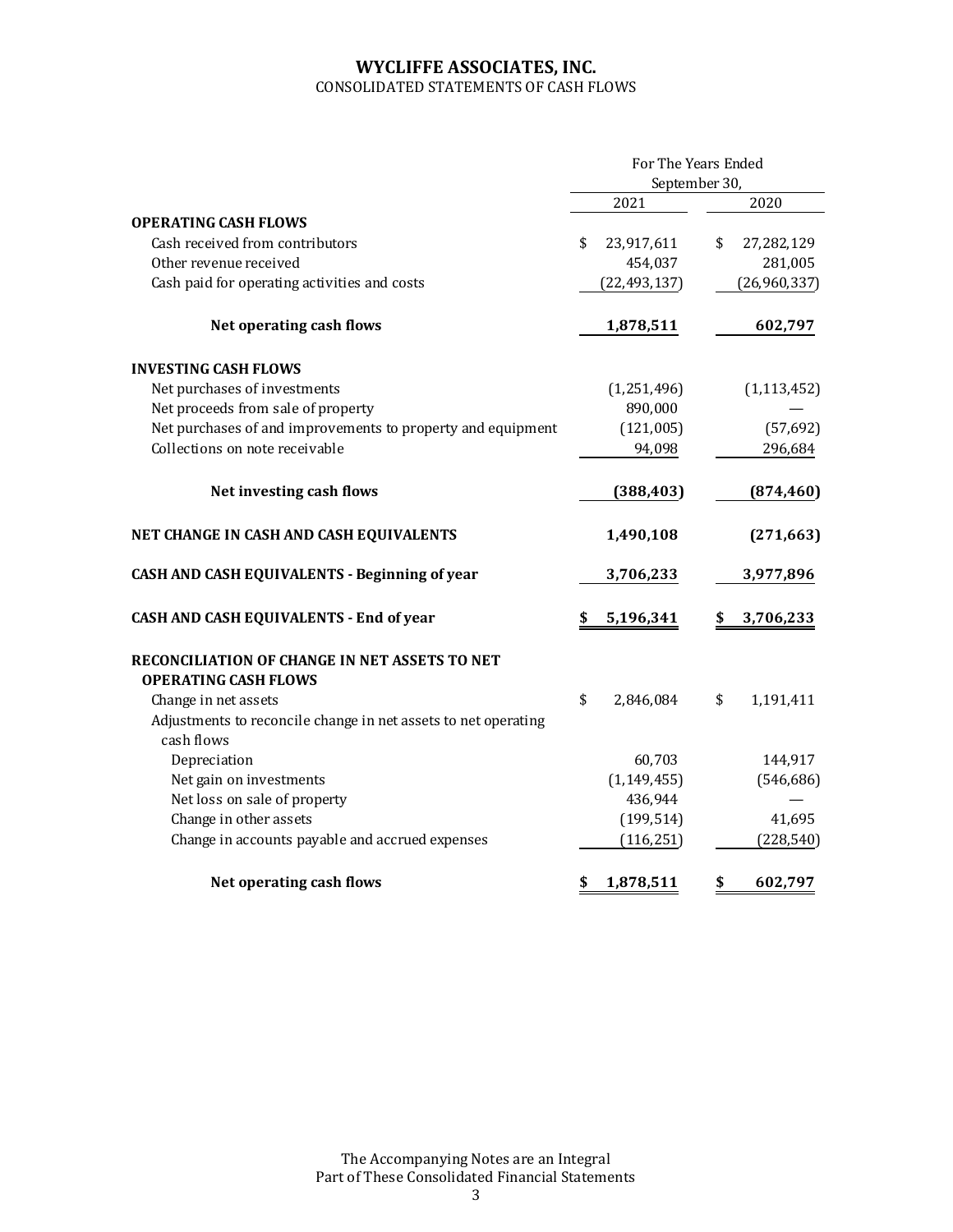## **WYCLIFFE ASSOCIATES, INC.**

## CONSOLIDATED STATEMENT OF FUNCTIONAL EXPENSES

For The Year Ended September 30, 2021

|                         |                  | Supporting activities |             |            |                  |
|-------------------------|------------------|-----------------------|-------------|------------|------------------|
|                         |                  |                       |             | Total      |                  |
|                         | Program          |                       | Management  | supporting |                  |
|                         | activities       | Fundraising           | and general | activities | Total expenses   |
|                         |                  |                       |             |            |                  |
| Contributed services    | 17,294,199<br>\$ | \$                    | \$          | \$         | 17,294,199<br>\$ |
| Compensation            | 5,966,874        | 1,388,486             | 1,267,180   | 2,655,666  | 8,622,540        |
| Contracted services     | 1,251,269        | 3,605,237             | 302,167     | 3,907,404  | 5,158,673        |
| Ministry & projects     | 4,315,153        |                       | 10,000      | 10,000     | 4,325,153        |
| Office                  | 394,095          | 1,249,497             | 201,290     | 1,450,787  | 1,844,882        |
| Travel                  | 763,823          | 62,067                | 17,516      | 79,583     | 843,406          |
| Equipment & maintenance | 484,257          | 34,471                | 29,162      | 63,633     | 547,890          |
| General                 | 223,115          | 6,986                 | 280,458     | 287,444    | 510,559          |
| Utilities               | 229,296          | 35,935                | 16,695      | 52,630     | 281,926          |
| Depreciation            | 19,458           | 2,150                 | 39,095      | 41,245     | 60,703           |
| Events                  | 40,823           | 1,519                 |             | 1,519      | 42,342           |
| <b>Total</b>            | \$30,982,362     | 6,386,348<br>S        | 2,163,563   | 8,549,911  | \$39,532,273     |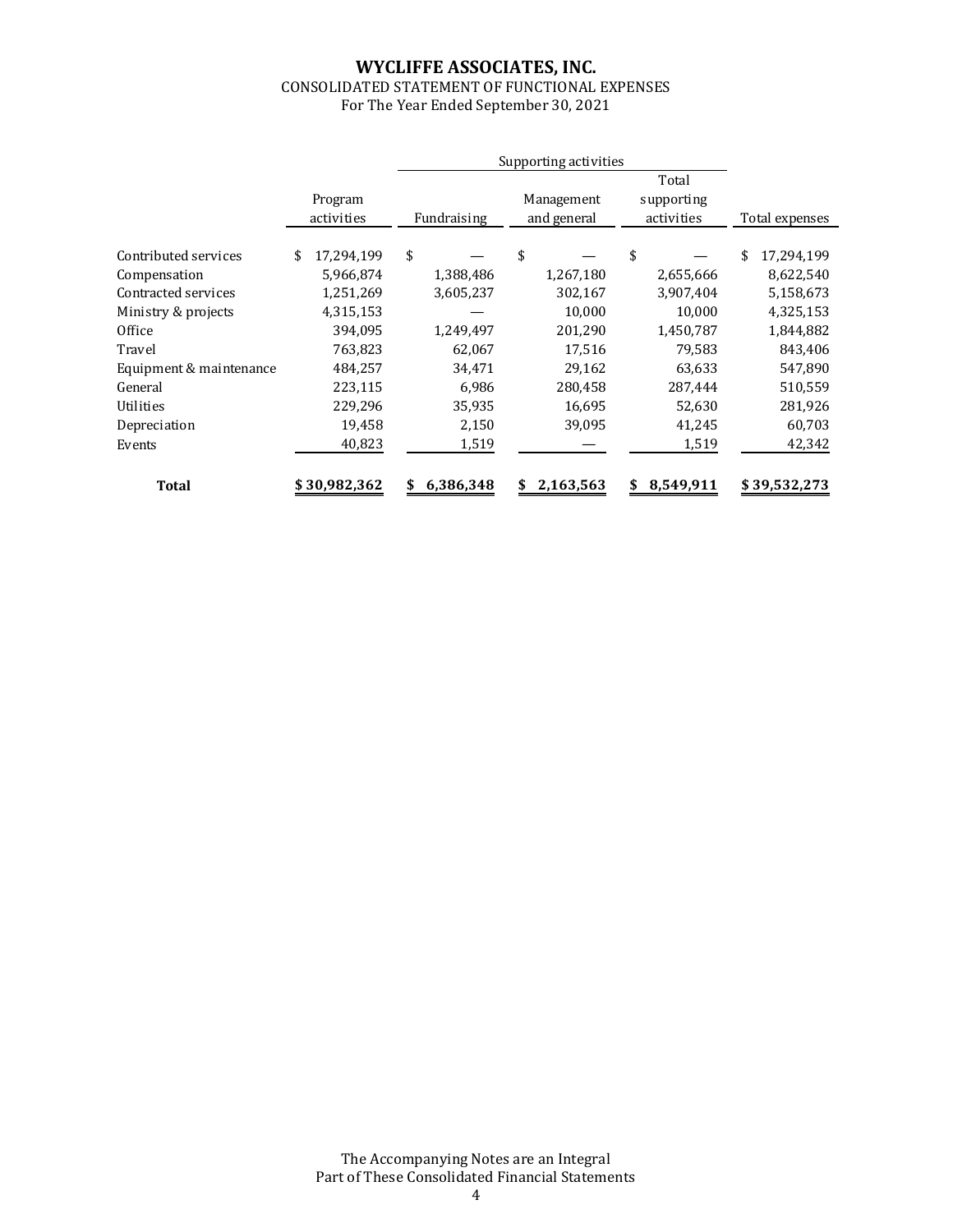## **WYCLIFFE ASSOCIATES, INC.**

## CONSOLIDATED STATEMENT OF FUNCTIONAL EXPENSES

For The Year Ended September 30, 2020

|                         |                  | Supporting activities |             |            |                  |  |  |  |
|-------------------------|------------------|-----------------------|-------------|------------|------------------|--|--|--|
|                         |                  |                       | Total       |            |                  |  |  |  |
|                         | Program          |                       | Management  | supporting |                  |  |  |  |
|                         | activities       | Fundraising           | and general | activities | Total expenses   |  |  |  |
| Contributed services    | 17,849,516<br>\$ | \$                    | \$          | \$         | 17,849,516<br>\$ |  |  |  |
| Compensation            | 7,167,808        | 1,742,187             | 1,246,232   | 2,988,419  | 10,156,227       |  |  |  |
| Contracted services     | 1,789,134        | 4,092,141             | 288,028     | 4,380,169  | 6,169,303        |  |  |  |
| Ministry & projects     | 4,664,810        | 710                   | 75          | 785        | 4,665,595        |  |  |  |
| Office                  | 671,293          | 1,058,630             | 159,809     | 1,218,439  | 1,889,732        |  |  |  |
| Travel                  | 1,179,678        | 111,671               | 14,523      | 126,194    | 1,305,872        |  |  |  |
| Events                  | 866,635          | 46,918                |             | 46,918     | 913,553          |  |  |  |
| General                 | 378,914          | 72,216                | 299,178     | 371,394    | 750,308          |  |  |  |
| Equipment & maintenance | 514,429          | 28,044                | 22,081      | 50,125     | 564,554          |  |  |  |
| Utilities               | 294,438          | 43,530                | 20,381      | 63,911     | 358,349          |  |  |  |
| Depreciation            | 42,283           | 64,669                | 37,965      | 102,634    | 144,917          |  |  |  |
| <b>Total</b>            | \$35,418,938     | 7,260,716<br>\$       | 2,088,272   | 9,348,988  | \$44,767,926     |  |  |  |

The Accompanying Notes are an Integral Part of These Consolidated Financial Statements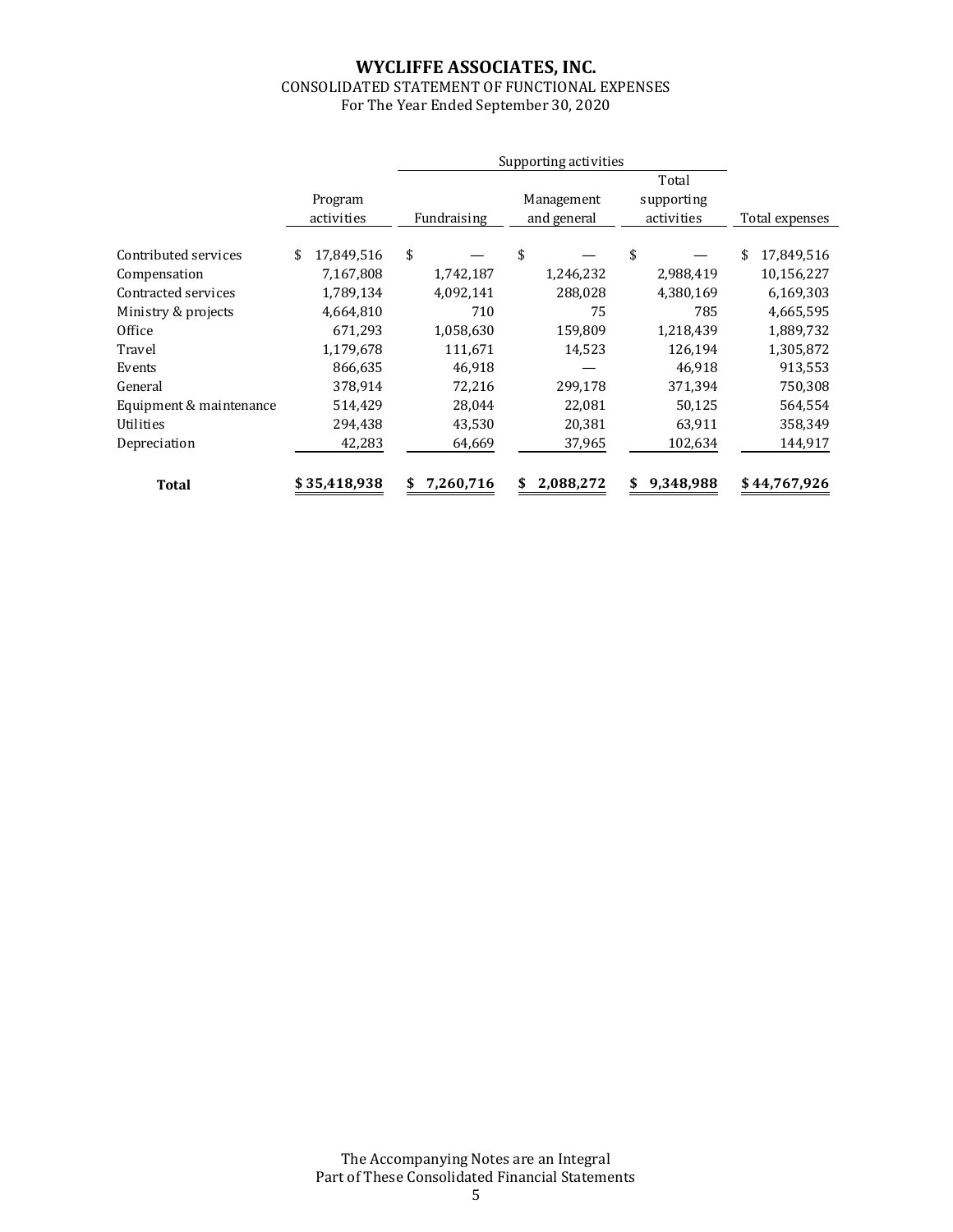## **NOTE A – NATURE OF ACTIVITIES**

Wycliffe Associates, Inc. ("the Ministry") is a not-for-profit Florida corporation. The Ministry's purpose is to identify, mobilize, and foster relationships with volunteers to involve people in the advancement of Bible translation worldwide through programs of prayer, financial stewardship, and volunteer service.

In connection with its purpose, the Ministry collaborates with global church networks in its efforts to accelerate the advancement of Bible translation worldwide. No control relationship or common control exists between the Ministry and the global church networks.

## **Consolidation**

The Ministry has formed several legal entities for which it maintains the authority to appoint or elect the governing bodies. These separate legal entities are utilized to carry on specific work in various countries where the use of a separate entity provides practical or legal advantages. For security purposes, the names of the entities are not specifically disclosed in these notes. In conformity with accounting principles generally accepted in the United States of America ("U.S. GAAP"), the Ministry's financial statements are consolidated with the financial statements of these organizations. All significant interorganization accounts and transactions have been eliminated in consolidation.

## **NOTE B – SUMMARY OF SIGNIFICANT ACCOUNTING POLICIES**

## **Revenue recognition**

The Ministry recognizes cash contributions as revenue when the contributions are received by the Ministry. Contributions received are recorded as without or with donor restrictions, depending on the existence and/or nature of any donor restrictions. When a restriction expires (that is, when a stipulated time restriction ends or purpose restriction is accomplished), net assets with donor restrictions are reclassified to net assets without donor restrictions and reported in the consolidated statements of activities as "net assets released from restrictions."

## **Cash and cash equivalents**

The Ministry considers investment instruments purchased or donated with original maturities of three months or less to be cash equivalents.

#### **Investments**

Investments are carried at estimated fair value.

#### **Note receivable**

The Ministry's note receivable is stated net of an allowance, if any. The Ministry estimates the allowance based on an analysis of the note, taking into consideration collection history, the age of any past due amounts, and assessment of the debtor's ability to pay. The note is considered past due when payments are not made in accordance with specified terms. The note would be written off upon management's determination that the amount is uncollectible. The note was fully collected during the year ended September 30, 2021.

## **Property and equipment**

Property and equipment are stated at cost, if purchased, or estimated fair value on the date of donation, if donated. Depreciation of property and equipment is provided over the estimated useful lives of the respective assets on a straight-line basis.

#### **Net assets**

Net assets without donor restrictions are available for use at the discretion of the Board of Directors and/or management for general operating purposes. Net assets with donor restrictions consist of amounts with uses limited by donor-imposed time and/or purpose restrictions.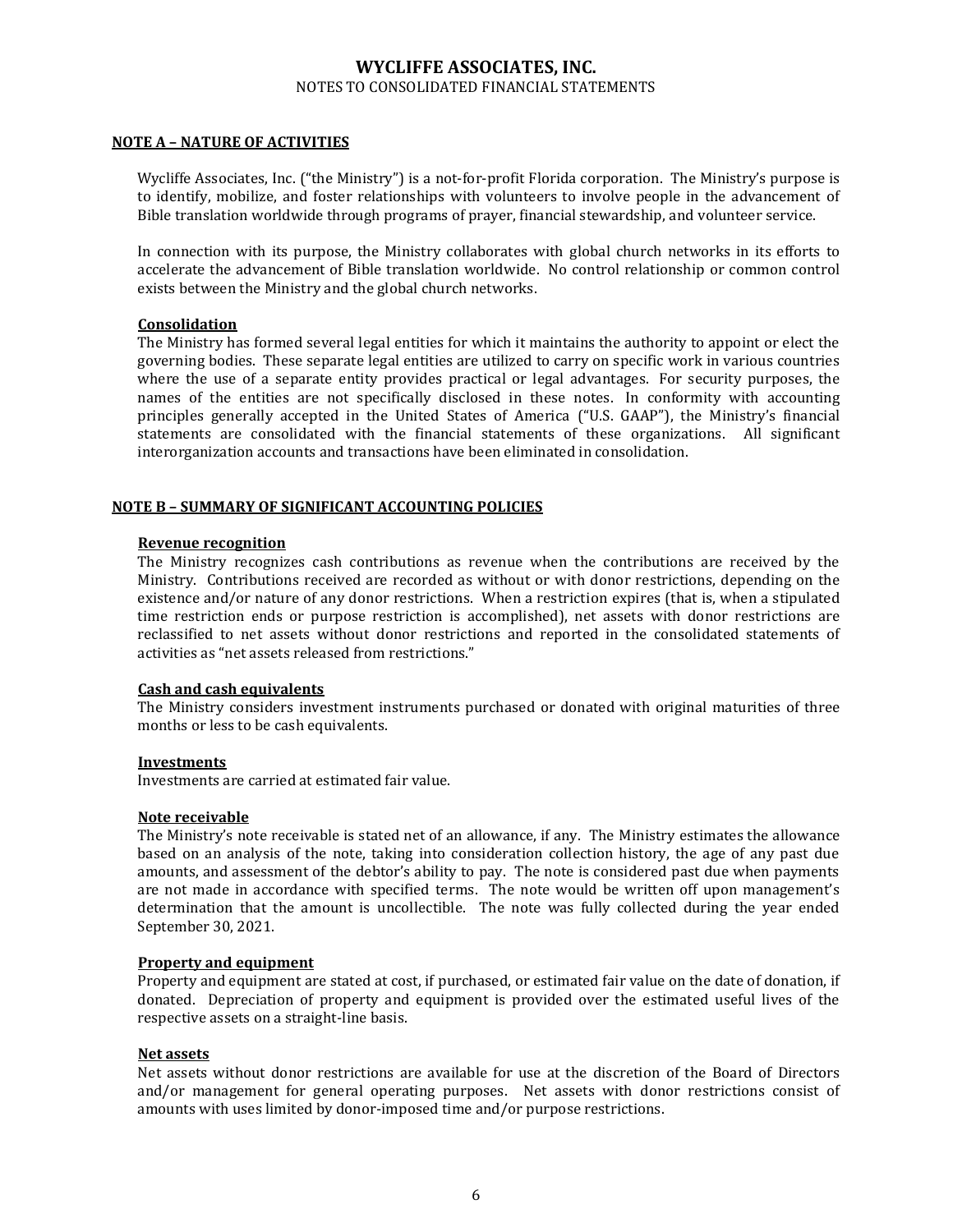## **NOTE B – SUMMARY OF SIGNIFICANT ACCOUNTING POLICIES (Continued)**

## **Functional allocation of expenses**

The consolidated statements of functional expenses present expenses by function and natural classification. Expenses directly attributable to a specific functional area are reported as expenses of those functional areas. Indirect costs that benefit multiple functional areas are allocated among the various functional areas based primarily on employee time and space utilization.

## **Income taxes**

The Ministry is exempt from federal income tax as an organization described in Section  $501(c)(3)$  of the Internal Revenue Code and from state income tax pursuant to state law. The Ministry is further classified as a public charity and not a private foundation for federal tax purposes. A certain affiliate is a taxable subsidiary which is subject to both federal and state income taxes. The Ministry's other affiliates are considered disregarded entities for federal tax purposes. The Ministry has not incurred unrelated business income taxes. As a result, no income tax provision or liability has been provided for in the accompanying consolidated financial statements.

## **Use of estimates**

Management uses estimates and assumptions in preparing consolidated financial statements. Those estimates and assumptions affect the reported amounts of assets and liabilities, the disclosure of contingent assets and liabilities, and reported revenues and expenses. Significant estimates used in preparing these consolidated financial statements include those related to the estimated fair value of investments, the useful lives of property and equipment, and the estimated value of contributed services and facilities usage. Actual results could differ from the estimates.

#### **Economic uncertainties**

In January 2020, the World Health Organization ("WHO") announced a global health emergency related to the outbreak of a virus originating in China. In March 2020, WHO elevated the classification of the outbreak to a pandemic ("the pandemic"). Management is closely monitoring the potential impact of the pandemic on the Ministry's financial condition and has implemented measures to mitigate its impact. Such measures include reducing expenses and decreasing overall operations. Because of the unknown impact on global commerce, management is not able to estimate the effects of the pandemic on its operating results, financial condition, or liquidity for the year ending September 30, 2022.

## **Subsequent events**

The Ministry has evaluated for possible financial reporting and disclosure subsequent events through February 22, 2022, the date as of which the consolidated financial statements were available to be issued.

## **NOTE C – LIQUIDITY AND AVAILABILITY OF RESOURCES**

Financial assets available for general expenditure within one year of the consolidated statements of financial position are as follows:  $\overline{S}$   $\overline{S}$   $\overline{S}$   $\overline{S}$   $\overline{S}$   $\overline{S}$   $\overline{S}$   $\overline{S}$   $\overline{S}$   $\overline{S}$   $\overline{S}$   $\overline{S}$   $\overline{S}$   $\overline{S}$   $\overline{S}$   $\overline{S}$   $\overline{S}$   $\overline{S}$   $\overline{S}$   $\overline{S}$   $\overline{S}$   $\overline{S}$   $\overline{S}$   $\overline{S}$   $\overline{$ 

|                                                             | September 30, |                    |
|-------------------------------------------------------------|---------------|--------------------|
|                                                             | 2021          | 2020               |
| Financial assets available:                                 |               |                    |
| Cash and cash equivalents                                   | 5,196,341 \$  | 3,706,233          |
| Investments                                                 | 17,244,914    | 14,843,963         |
| Total financial assets available                            | 22,441,255    | 18,550,196         |
| Less: amounts unavailable due to donor-imposed restrictions | (5,323,862)   | <u>(5,038,573)</u> |
| Net financial assets available within one year              | .117,393      | 13,511,623         |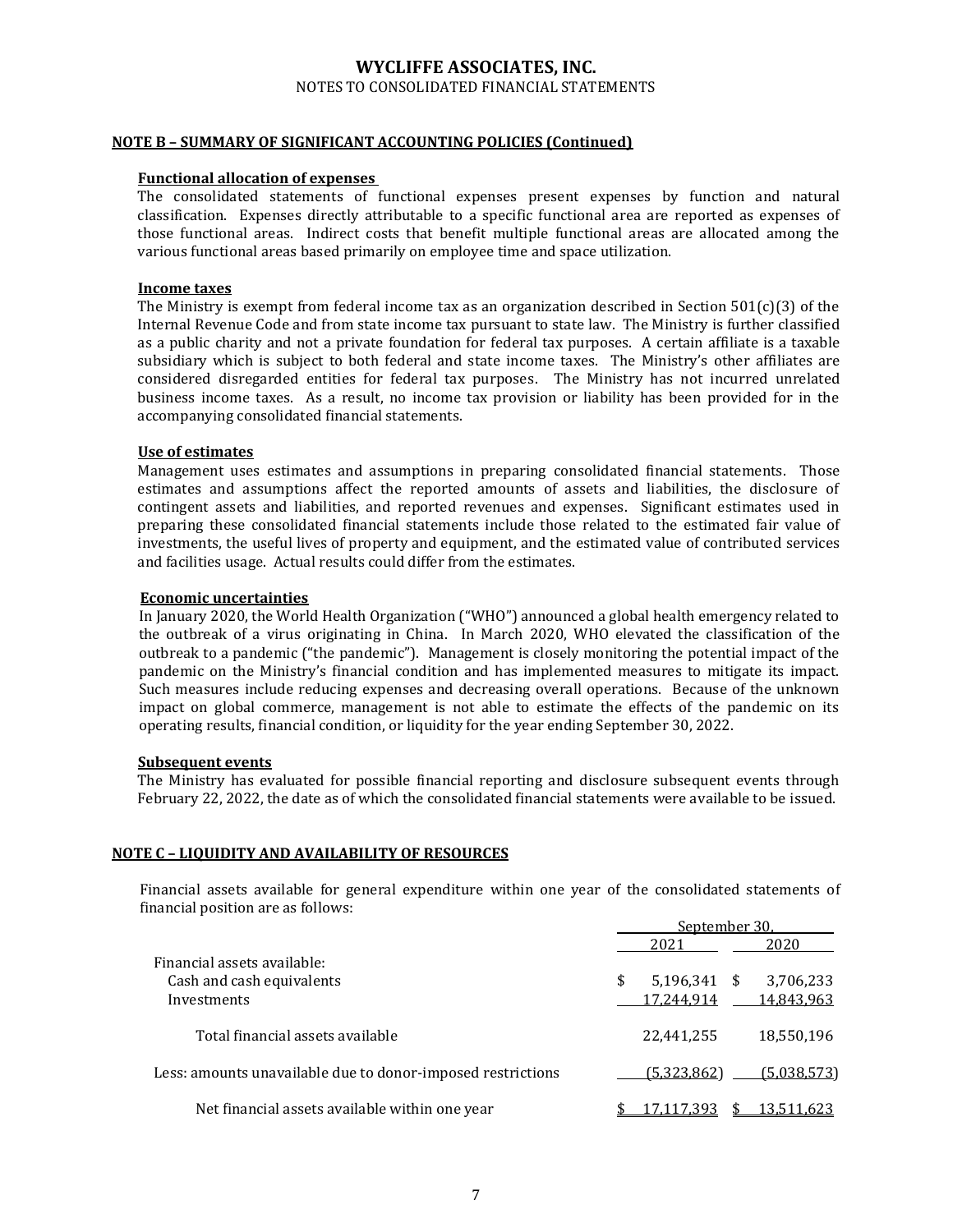## **NOTE C – LIQUIDITY AND AVAILABILITY OF RESOURCES (Continued)**

The Ministry is primarily supported by contributions. As part of the Ministry's liquidity management, it structures its financial assets to be available as its general expenditures, liabilities, and other obligations come due. The Ministry has certain assets limited to use for donor-restricted purposes. Because a donor's restriction requires resources to be used in a specific manner or in a future period, the Ministry must maintain sufficient resources to meet its responsibilities to its donors. Thus, those financial assets may not be available for general expenditure within one year of the date of the consolidated statements of financial position and are excluded from net financial assets available to meet general expenditures within one year. Management believes the Ministry has sufficient cash and investments available for general operations that may be drawn upon in the event of unanticipated financial distress or an immediate liquidity need.

## **NOTE D – CONCENTRATIONS OF CREDIT RISK**

The Ministry maintains its cash and cash equivalents in deposit accounts which may not be federally insured, may exceed federally insured limits, or may be insured by an entity other than an agency of the federal government. The Ministry has not experienced any losses in such accounts, and believes it is not exposed to any significant credit risk related to cash and cash equivalents.

The Ministry's investments are held by a single custodian.

## **NOTE E – FAIR VALUE MEASUREMENTS**

U.S. GAAP defines fair value for an investment generally as the price an organization would receive upon selling the investment in an orderly transaction to an independent buyer in the principal or most advantageous market for the investment. The information available to measure fair value varies depending on the nature of each investment and its market or markets. Accordingly, U.S. GAAP recognizes a hierarchy of "inputs" an organization may use in determining or estimating fair value. The inputs are categorized into "levels" that relate to the extent to which an input is objectively observable and the extent to which markets exist for identical or comparable investments. In determining or estimating fair value, an organization is required to maximize the use of observable market data (to the extent available) and minimize the use of unobservable inputs. The hierarchy assigns the highest priority to unadjusted quoted prices in active markets for identical items (Level 1 inputs) and the lowest priority to unobservable inputs (Level 3 inputs). A financial instrument's level within the fair value hierarchy is based on the lowest level of any input that is significant to the fair value measurement.

Following is a description of each of the three levels of input within the fair value hierarchy:

- Level 1 quoted prices in active markets for identical items
- Level 2 other significant observable inputs (such as quoted prices for similar investments)
- Level 3 significant unobservable inputs

The estimated fair value of certain assets, which are measured on a recurring basis at September 30, 2021, are as follows:

|                                               | Total                  | Level 1                | Level 2 |   | Level 3 |
|-----------------------------------------------|------------------------|------------------------|---------|---|---------|
| Mutual funds<br>Obligations of the U.S.       | $9,613,588$ \$         | $9,613,588$ \$         |         | S |         |
| government or its agencies<br>Corporate bonds | 4,648,392<br>2,982,934 | 4,648,392<br>2.982.934 |         |   |         |
| Total investments                             | .244.914               | 17.244.914             |         |   |         |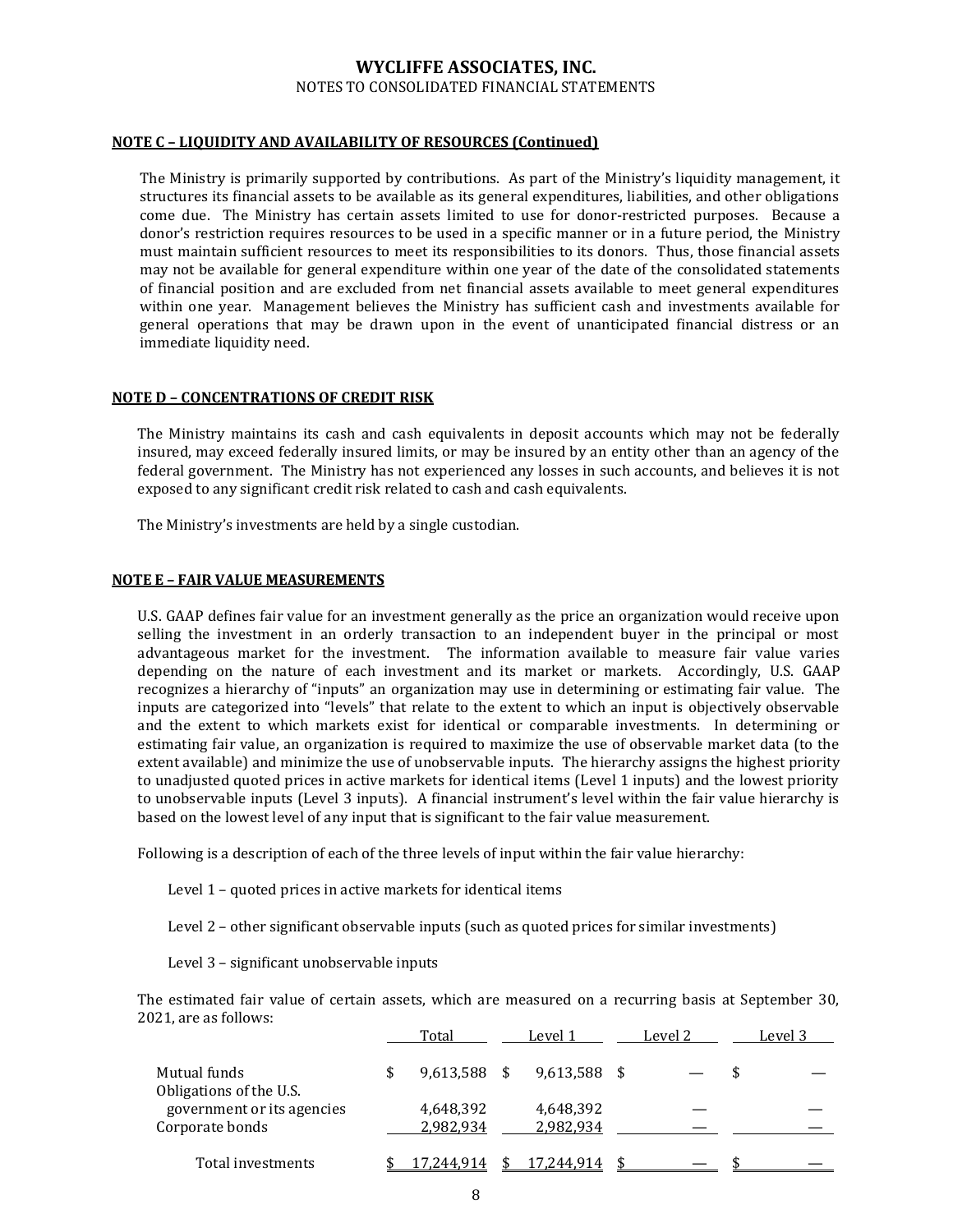## **NOTE E – FAIR VALUE MEASUREMENTS (Continued)**

The estimated fair value of certain assets, which are measured on a recurring basis at September 30, 2020, are as follows:

|                                                       | Total                  | Level 1                | Level 2 | Level 3 |
|-------------------------------------------------------|------------------------|------------------------|---------|---------|
| Obligations of the U.S.<br>government or its agencies | 5,138,568 \$           | 5,138,568 \$           |         |         |
| Corporate bonds<br>Mutual funds                       | 5,095,104<br>4,610,291 | 5,095,104<br>4.610.291 |         |         |
| Total investments                                     | 14,843,963             | 14.843.963             |         |         |

## **NOTE F – NOTE RECEIVABLE**

Note receivable consists of an unsecured promissory note from an unrelated party requiring principal and interest payments as detailed in the note agreement. The note bears interest at 5% through December 2020 and increases to 15% thereafter until the stated maturity date in April 2030. The note was fully collected during the year ended September 30, 2021.

## **NOTE G – PROPERTY AND EQUIPMENT**

Property and equipment consisted of the following:

|                                | September 30.             |
|--------------------------------|---------------------------|
| Category                       | 2020<br>2021              |
| Furniture and equipment        | 1,223,170<br>2,725,386    |
| Total property and equipment   | 1,223,170<br>2,725,386    |
| Less: Accumulated depreciation | (1,143,790)<br>(908, 216) |
| Net property and equipment     | 1,581,596<br>314.954      |

Depreciation expense amounted to \$60,703 and \$144,917 for the years ended September 30, 2021 and 2020, respectively. During the year ended September 30, 2021, the Ministry sold certain property for net proceeds of \$890,000, resulting in a loss on the sale of \$436,944, which is included in the accompanying consolidated statement of activities as "net loss on sale of property".

The Ministry entered into a 99-year operating lease agreement with Wycliffe Bible Translators, Inc. ("WBT") for office facilities in exchange for annual lease payments of \$1 plus required taxes, maintenance, and insurance. The Ministry recognized approximately \$880,000 (the estimated fair rental value) as contribution revenue related to this lease, which is included in the accompanying consolidated statements of activities as "contributed services and facilities usage," for each of the years ended September 30, 2021 and 2020, respectively.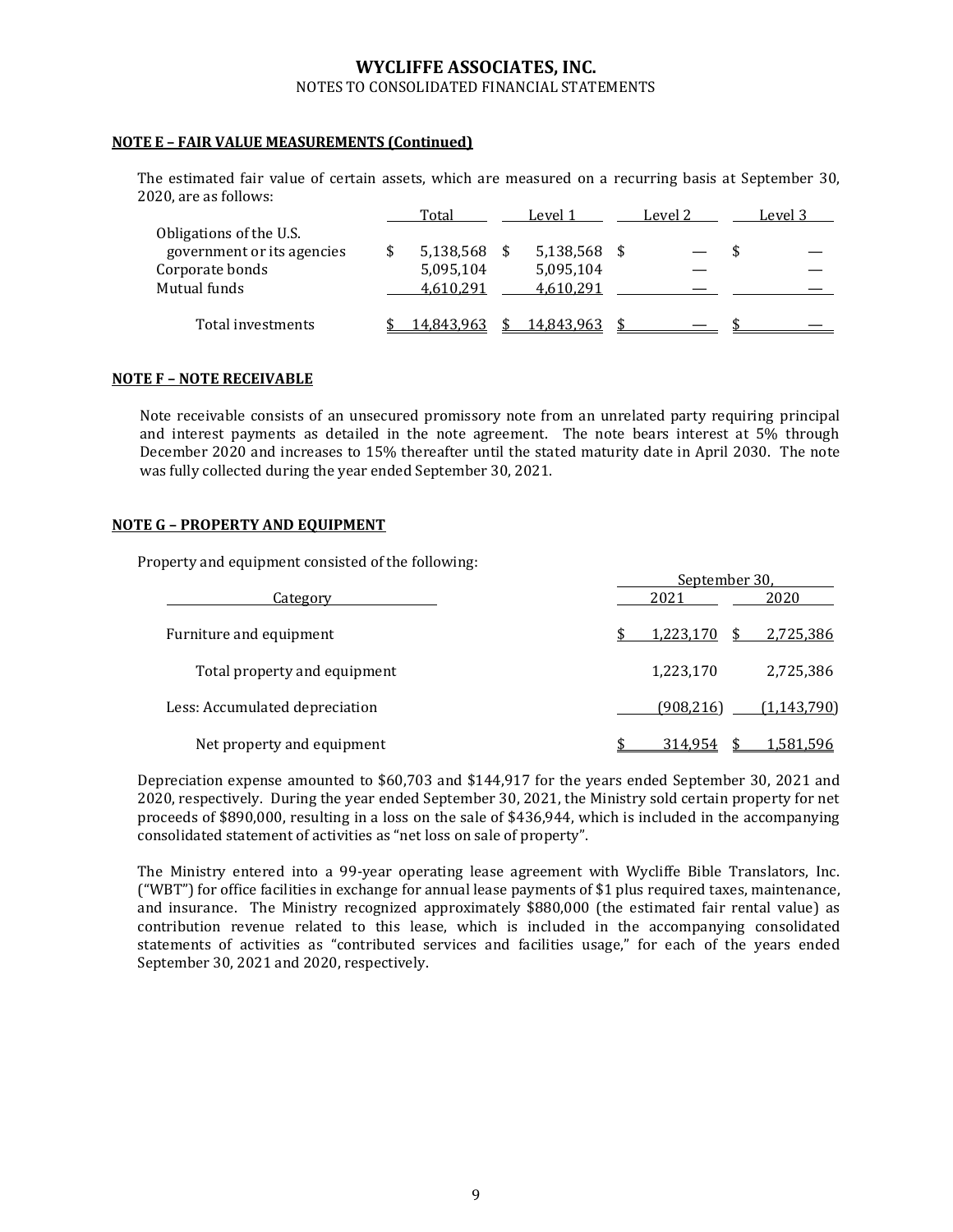## **NOTE H – NET ASSETS WITH DONOR RESTRICTIONS**

Net assets were donor restricted for the following purposes during the year ended September 30, 2021:

|                                      | Balance<br>October 1      | Contributions               | Releases                          | Balance<br><u>September 30</u> |
|--------------------------------------|---------------------------|-----------------------------|-----------------------------------|--------------------------------|
| Field projects<br>Missionary support | $4,080,211$ \$<br>958,362 | $5,680,929$ \$<br>1,775,841 | $(5,027,905)$ \$<br>(2, 143, 576) | 4,733,235<br>590,627           |
| Total                                | 5,038,573                 | 7,456,770                   | (7,171,481)                       | 5,323,862                      |

Net assets were donor restricted for the following purposes during the year ended September 30, 2020:

|                                      | Balance<br>October 1   | Contributions             | Releases                        | Balance<br>September 30 |
|--------------------------------------|------------------------|---------------------------|---------------------------------|-------------------------|
| Field projects<br>Missionary support | 4,002,181<br>1,081,788 | 4,928,605 \$<br>2,685,758 | $(4,850,575)$ \$<br>(2,809,184) | 4,080,211<br>958,362    |
| Total                                | 5.083.969              | 7,614,363                 | (7.659.759)                     | 5.038.573               |

## **NOTE I – EMPLOYEE RETENTION TAX CREDIT**

During the year ended September 30, 2021, the Ministry claimed approximately \$264,000 of employee retention tax credit with the Internal Revenue Service. This special employee retention tax credit created recently and temporarily by Congress effectively represents relief/stimulus payments from the federal government, with such payments being provided in the form of a refundable payroll tax credit. The employee retention tax credit is available to employers who meet one or more qualifying criteria established by law. Of the credit amount claimed by the Ministry, approximately \$0 was received during the year ended September 30, 2021. The Ministry recorded a receivable for the full amount claimed of approximately \$264,000. As a result of claiming the credit, approximately \$264,000 was recognized as "other income" in the accompanying consolidated statements of activities for the year ended September 30, 2021.

## **NOTE** J **– RETIREMENT PLAN**

The Ministry maintains a Section 403(b) retirement plan for the benefit of its employees ("the Plan"). Eligible employees may make elective deferrals to the Plan up to the amount allowed under Internal Revenue Service guidelines. The Ministry may also make an annual discretionary contribution to the Plan on behalf of its employees. Employees vest immediately in elective deferrals and employer contributions. During the years ended September 30, 2021 and 2020, the Ministry contributed approximately \$313,000 and \$359,000 to the Plan, respectively.

## **NOTE K – FUNDRAISING EXPENSES**

During the years ended September 30, 2021 and 2020, the Ministry incurred joint costs in the approximate amount of \$469,000 and \$2,058,000, respectively, for informational activities that included fundraising appeals in connection with the Ministry's exempt purposes. Of those costs, approximately \$439,000 and \$1,899,000 were allocated to Bible translation ministries expense and \$30,000 and \$159,000 were allocated to fundraising expense in the accompanying consolidated statements of activities for the years ended September 30, 2021 and 2020, respectively.